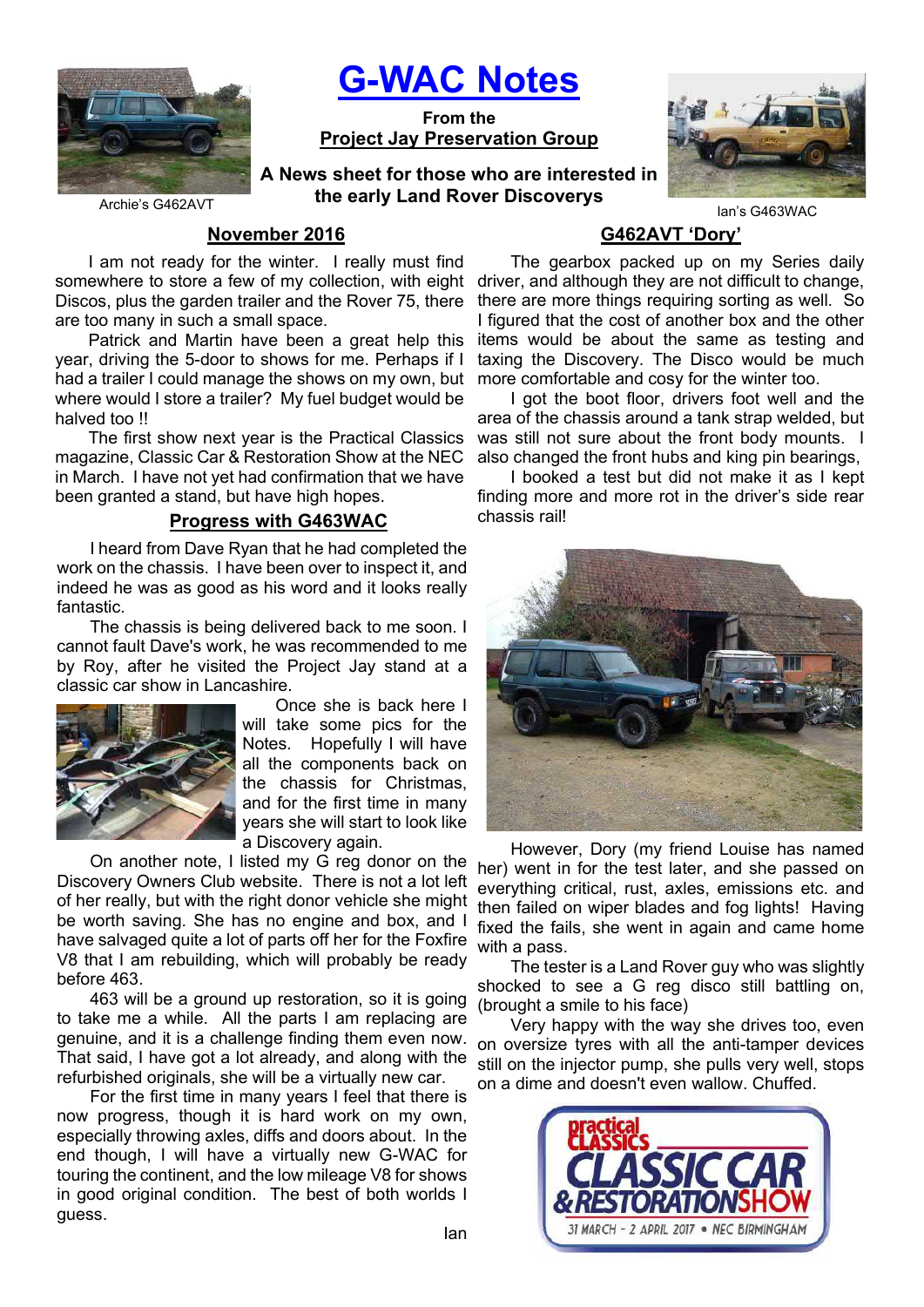## The Great British Land Rover Show. 27th November. Stoneleigh Agricultural and Exhibition Centre.

Once again, a great show organised by Assignment Media Ltd, the publishers of The Landy newspaper and Total Off-Road magazine.



Patrick had taken G513DHP for me. Parked just inside the entrance, all nicely polished, she took the eye of the visitors as they entered the hall. G526WAC was inside Hall 1. Graham had agreed to bring G226EAC, the left-hand-drive pre-pro, but with limited space, there was no room for her.





It is mainly a traders' show, although clubs can

exhibit. The All-Wheel Drive Club, (AWDC), was there, as was the Green Lane Association. (GLASS). The exhibits were mainly Defenders in all their different guises, with just one Classic Range Rover and our two Discoverys.





The SAEC is a very good venue for a show of this type. The traders and exhibits are all indoors, with catering and toilet facilities indoors too. There was a great emphasis on overlanding gear, with many visitors seeking out camping and tenting equipment, perhaps for a trip abroad next year.

Chris Hodson was there with his selection of used spares. He had brought me three spare central locking actuators for the 5-door. (I will get the thing working one day !!)

A great show if you are wanting to see the latest accessories for your Land Rover, or buy some new tools for your garage. Well worth the £10 entry fee on the day, or free entry if you book in advance. We hope to be invited to exhibit our early Discoverys again next year.

Roy.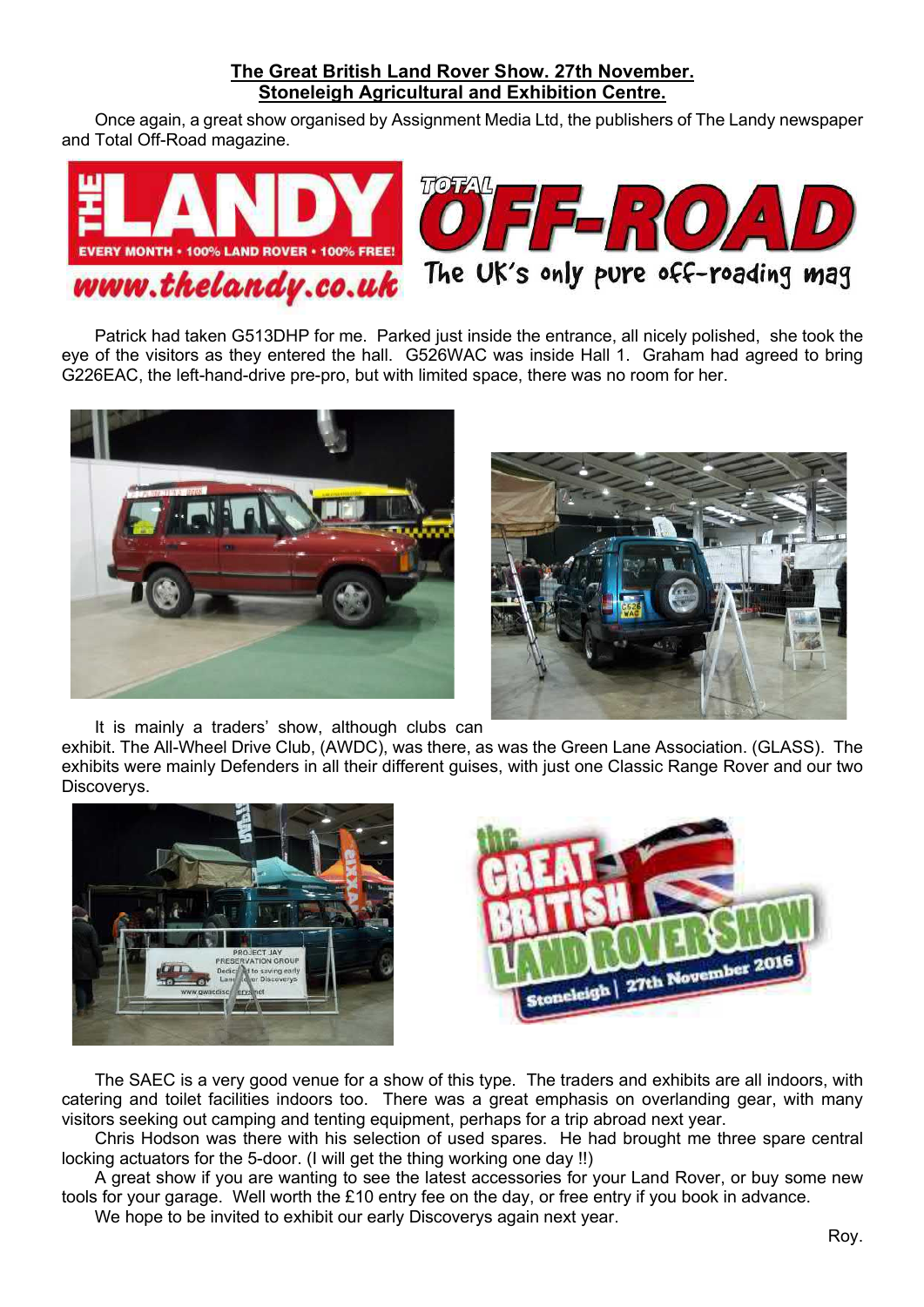### Show dates 2017

| <b>January</b>                                                                         |                                                                                                                               |                                                                                                                                                                                                              |
|----------------------------------------------------------------------------------------|-------------------------------------------------------------------------------------------------------------------------------|--------------------------------------------------------------------------------------------------------------------------------------------------------------------------------------------------------------|
| 8 <sup>th</sup>                                                                        | Malvern 4x4 Spares Day                                                                                                        | Three Counties Showground, Worcestershire. WR13 6NW                                                                                                                                                          |
| <b>March</b>                                                                           |                                                                                                                               |                                                                                                                                                                                                              |
| 26 <sup>th</sup><br>$31st - 2nd$ April                                                 | Ripon 4x4 Spares Day<br><b>NEC Restoration show</b>                                                                           | Ripon Racecourse, Ripon, North Yorkshire. HG4 1UG<br>Birmingham. B40 1NT                                                                                                                                     |
| <b>April</b>                                                                           |                                                                                                                               |                                                                                                                                                                                                              |
| 2 <sup>nd</sup><br>23 <sup>rd</sup>                                                    | Newbury 4x4 Spares Day<br>Spring Classic Car Show                                                                             | Newbury Showground, Chieveley, Berkshire. RG18 9QZ<br>Ripon Racecourse, Ripon, North Yorkshire. HG4 1UG                                                                                                      |
| <u>May</u>                                                                             |                                                                                                                               |                                                                                                                                                                                                              |
| 28 <sup>th</sup><br>$6th - 7th$<br>29 <sup>th</sup><br>$27 - 28$ <sup>th</sup>         | Lakeland Classic Car Show<br><b>Classic Land Rover Show</b><br>Classic Car and Land Rover Display<br>Scottish Land Rover Show | Hutton-in-the-Forest, Penrith, Cumbria. CA11 9TH<br>British Motor Museum, Gaydon, Warwickshire. CV35 0BJ<br>Ripley Castle, Harrogate, North Yorkshire. HG3 3AY<br>Royal Highland Centre, Edinburgh. EH28 8NB |
| June                                                                                   |                                                                                                                               |                                                                                                                                                                                                              |
| $3^{rd} - 4^{th}$<br>18 <sup>th</sup>                                                  | <b>Malvern Land Rover Show</b><br>Classic Car show.                                                                           | Three Counties Showground, Worcestershire. WR13 6NW<br>Raby Castle, Staindrop, Co. Durham. DL2 3AH                                                                                                           |
| <u>July</u>                                                                            |                                                                                                                               |                                                                                                                                                                                                              |
| 1 <sup>st</sup><br>2 <sup>nd</sup><br>$27 - 28 - 29$ <sup>th</sup><br>30 <sup>th</sup> | MG Northumbria Car Show.<br>Classic Car Show.<br>Land Rover Show.<br>Classic Car & Bike Show                                  | Tynedale Park, Corbridge, Northumbria. NE45 5AY<br>Leighton Hall, Carnforth, Lancashire. LA5 9ST<br>Kellmarsh Hall, Northamptonshire. NN6 9LY<br>Lytham Hall, Lancashire. FY8 4JX                            |
| <b>August</b>                                                                          |                                                                                                                               |                                                                                                                                                                                                              |
| 13 <sup>th</sup><br>27 <sup>th</sup>                                                   | Classic Car show.<br>Autumn Classic Car Show                                                                                  | Raby Castle, Staindrop, Co. Durham. DL2 3AH<br>Ripon Racecourse, Ripon, North Yorkshire. HG4 1UG                                                                                                             |
| <b>September</b>                                                                       |                                                                                                                               |                                                                                                                                                                                                              |
| $16^{th} - 17^{th}$                                                                    | LRO Show.                                                                                                                     | East of England Showground, Peterborough. PE2 6HE                                                                                                                                                            |
| <b>October</b>                                                                         |                                                                                                                               |                                                                                                                                                                                                              |
| 1 <sup>st</sup><br>$14^{th} - 15^{th}$<br>15 <sup>th</sup>                             | Newbury 4x4 Spares Day<br>DOC Birthday Party.<br>Ripon 4x4 Spares Day                                                         | Newbury Showground, Chieveley, Berkshire. RG18 9QZ<br>Plymouth Hoe.<br>Ripon Racecourse, Ripon, North Yorkshire. HG4 1UG                                                                                     |

 If anyone has any dates for a local show that you may attend, please let me know and I will add them to the list. There may be a show at Longhope, Forest of Dean, but no date yet. Also, The Great British Land Rover Shows will be run next year, but no dates yet.